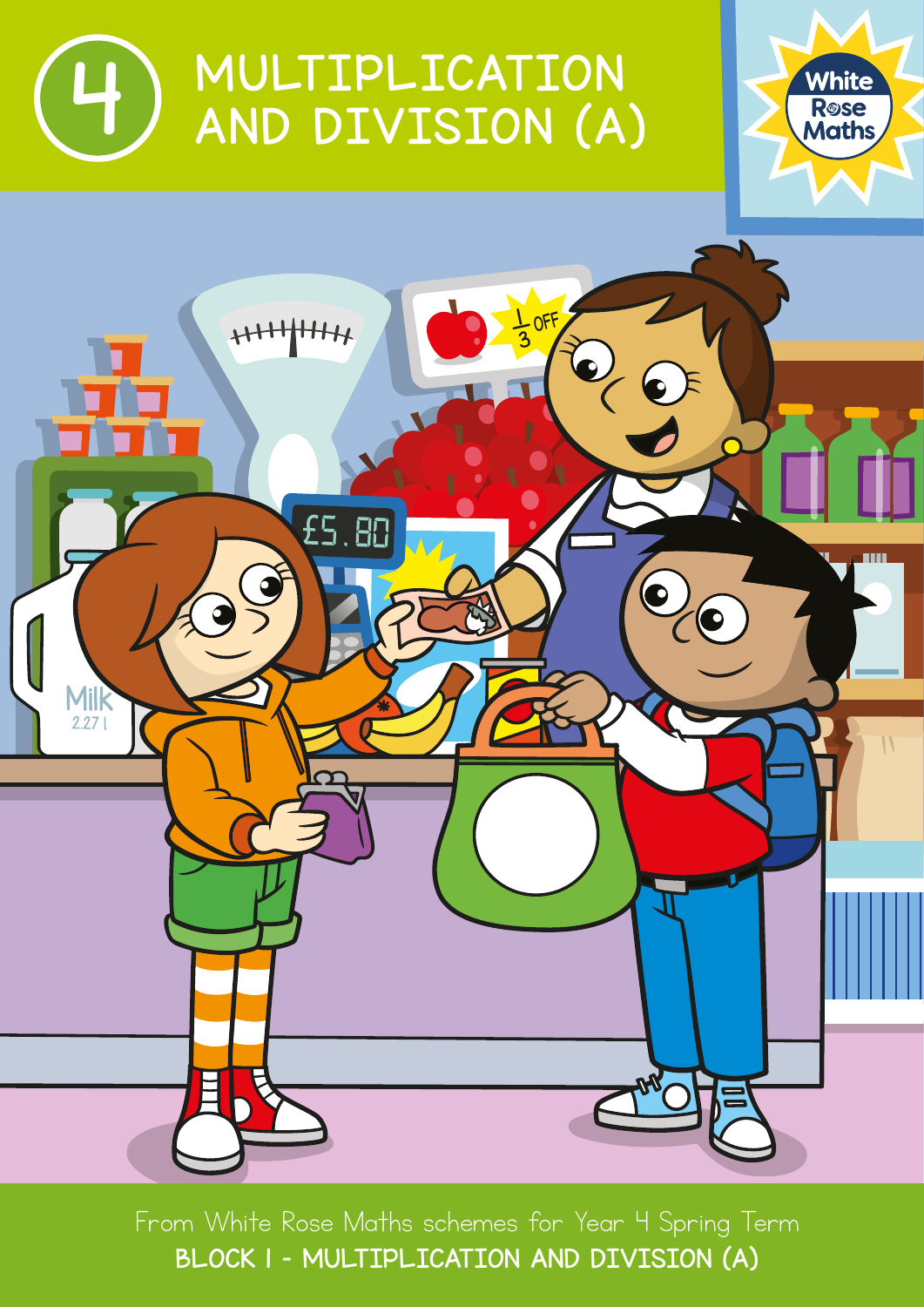

Write a multiplication to work out how many counters Rosie has.



Write a multiplication to work out how many counters Jack has.



How many counters do they have altogether?

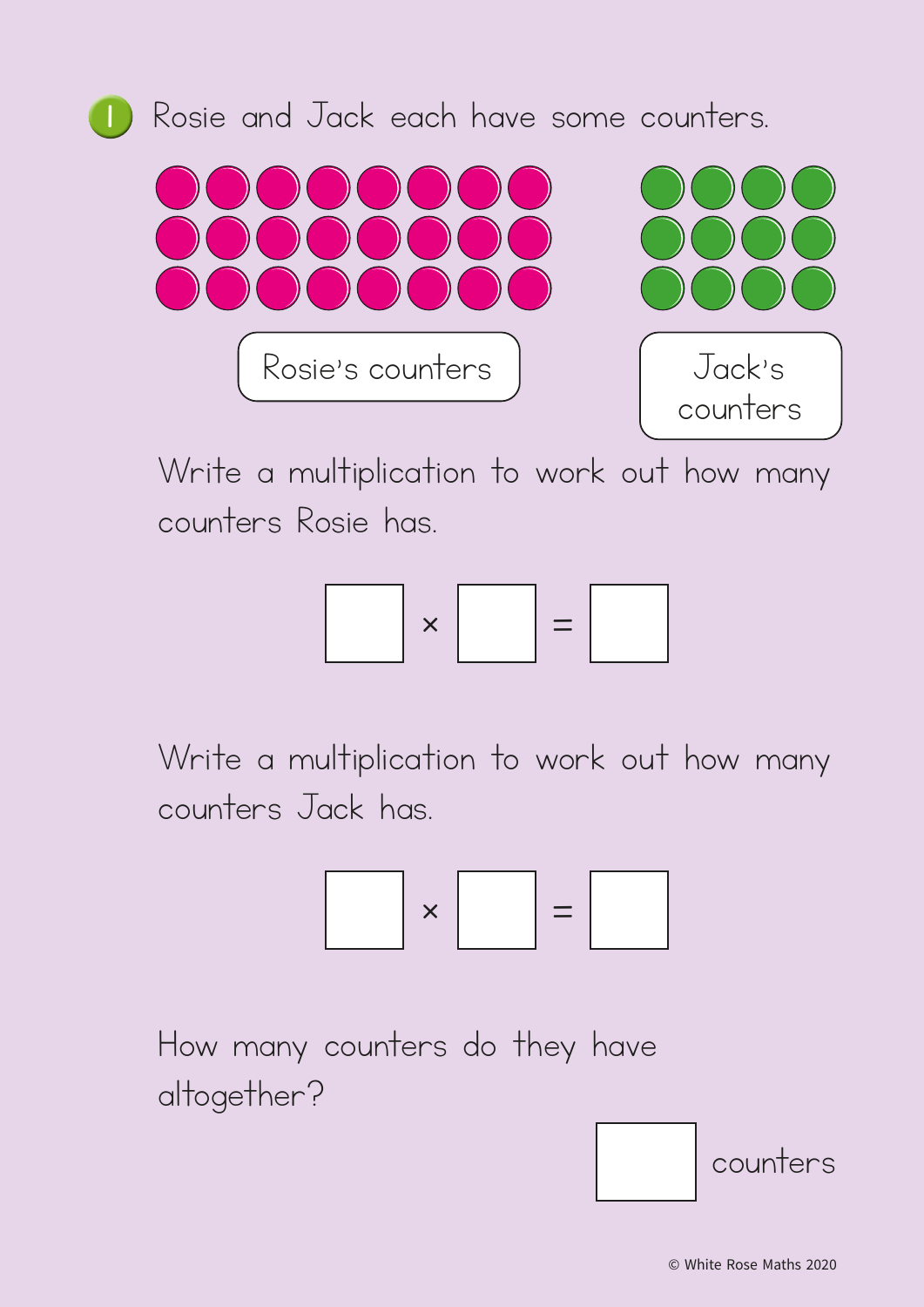

He uses place value counters to help him.



Work out 46 x 4

Show all your workings.



3) How many pens are there in total?

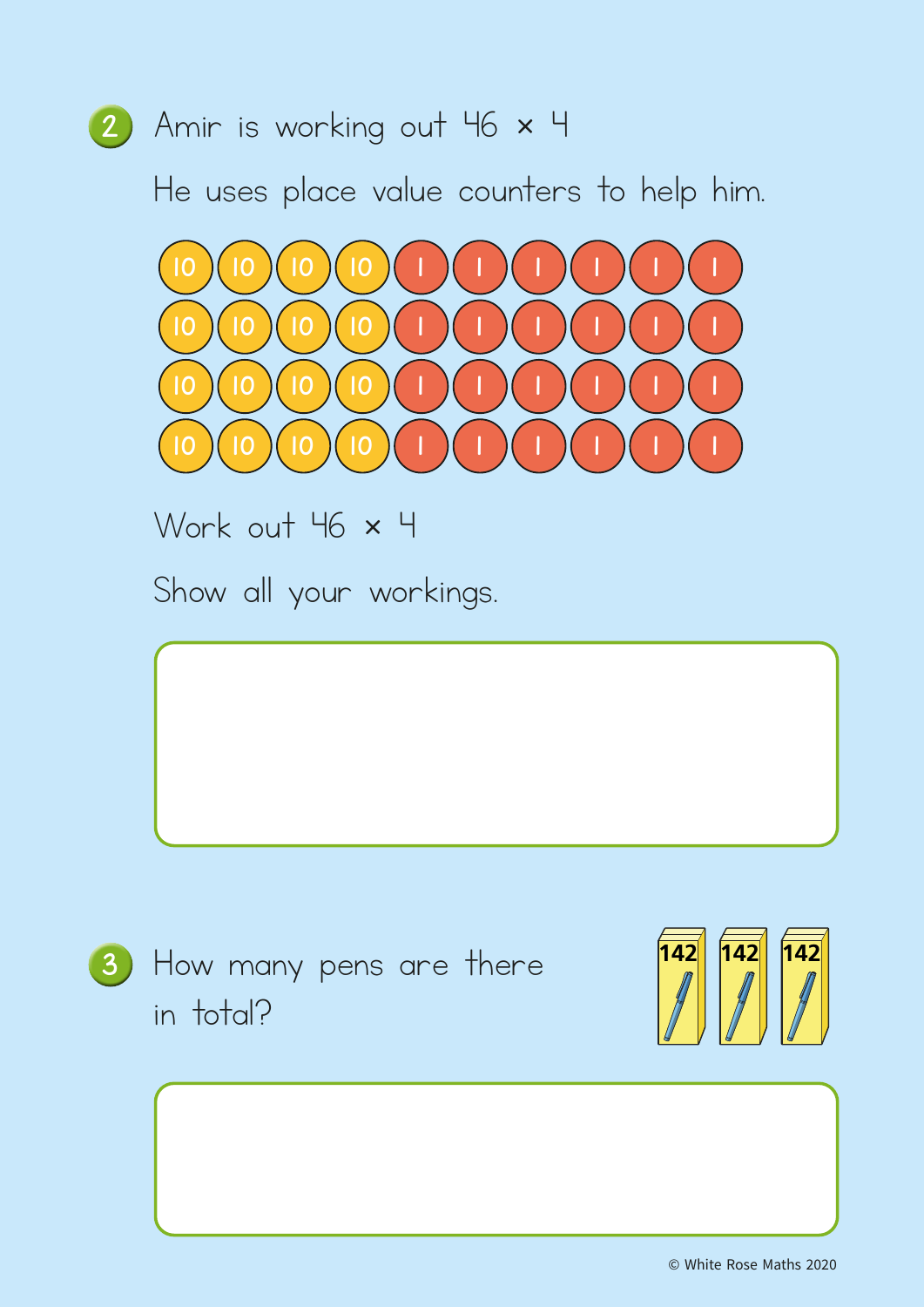<sup>4</sup> Work out the multiplications.  $57 \times 6 =$ 381 × 7 =

<sup>5</sup> Ms Hall has £3,000 She buys 8 new paintings. Each painting costs £345 How much money does she have left?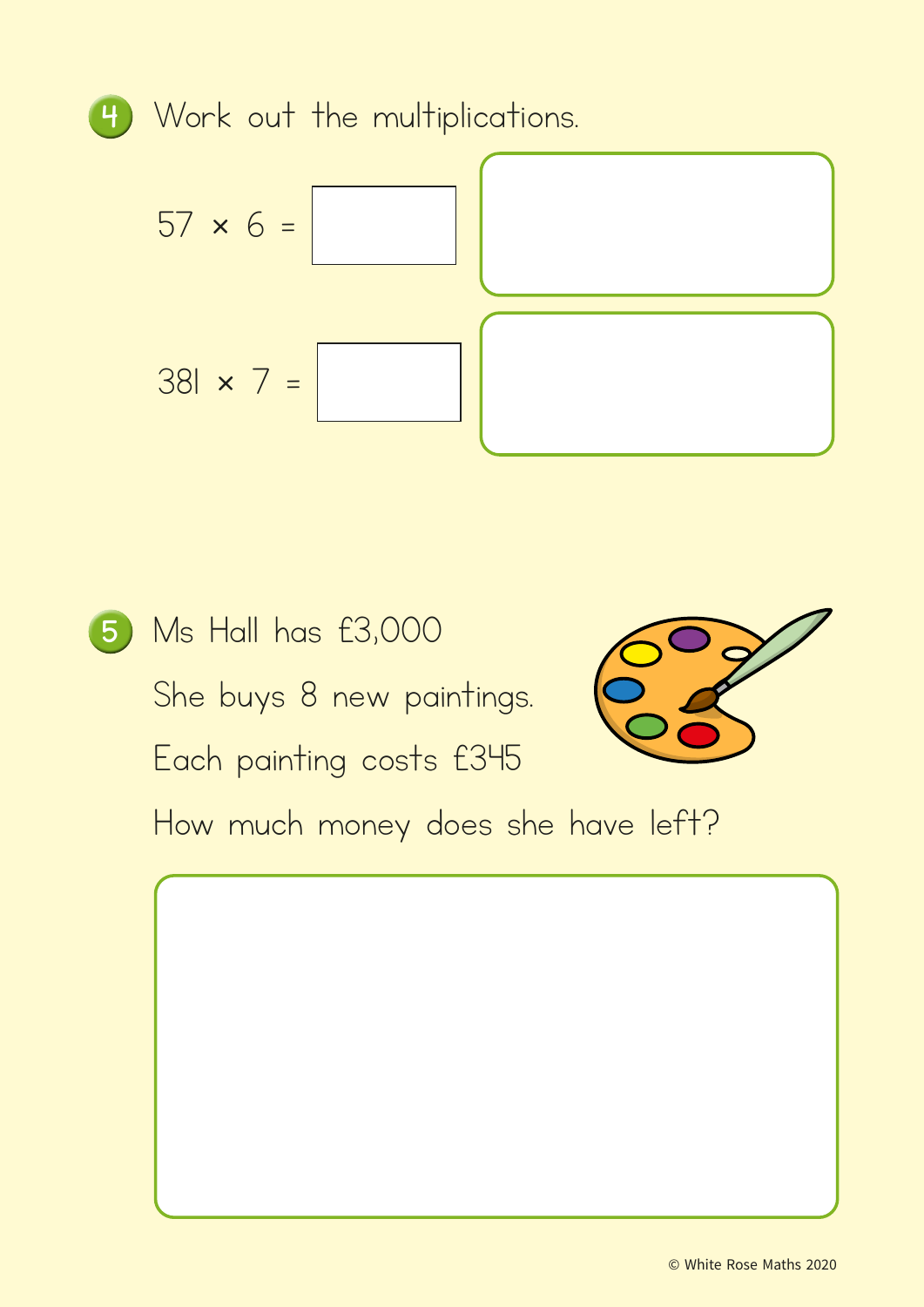

$$
2 \times 849 \times 5 =
$$

Show or explain your method.



<sup>7</sup> Fill in the missing digits.

|                           | 4 | $\overline{6}$ | 3            |  |
|---------------------------|---|----------------|--------------|--|
| $\boldsymbol{\mathsf{x}}$ |   |                |              |  |
|                           |   |                | $\mathsf{q}$ |  |
|                           |   |                |              |  |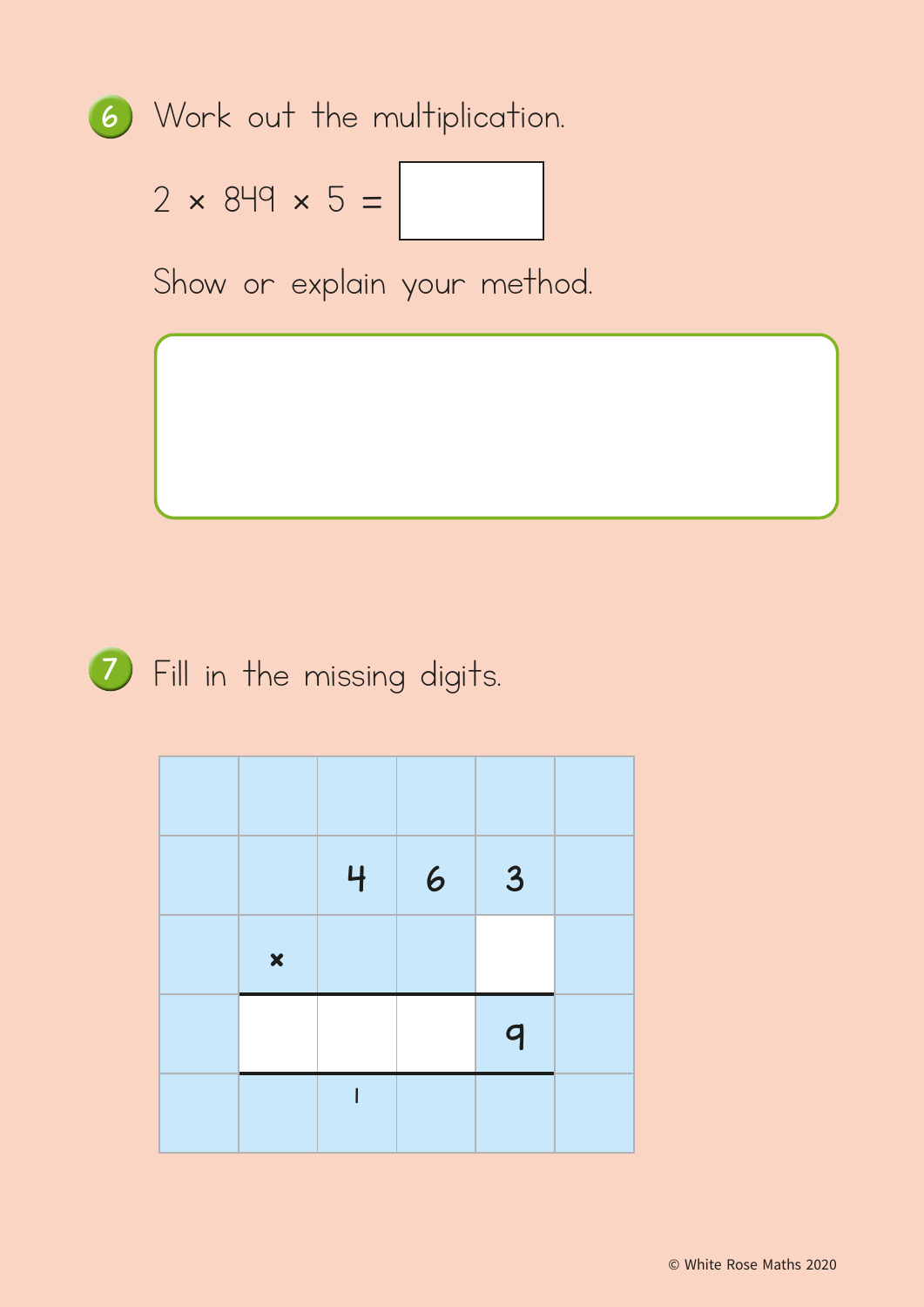8 A small bag of sweets contains 12 sweets.

> A large bag of sweets contains 8 times as many sweets as the small bag.

> Mo buys 6 bags of each.



How many sweets does he buy in total?